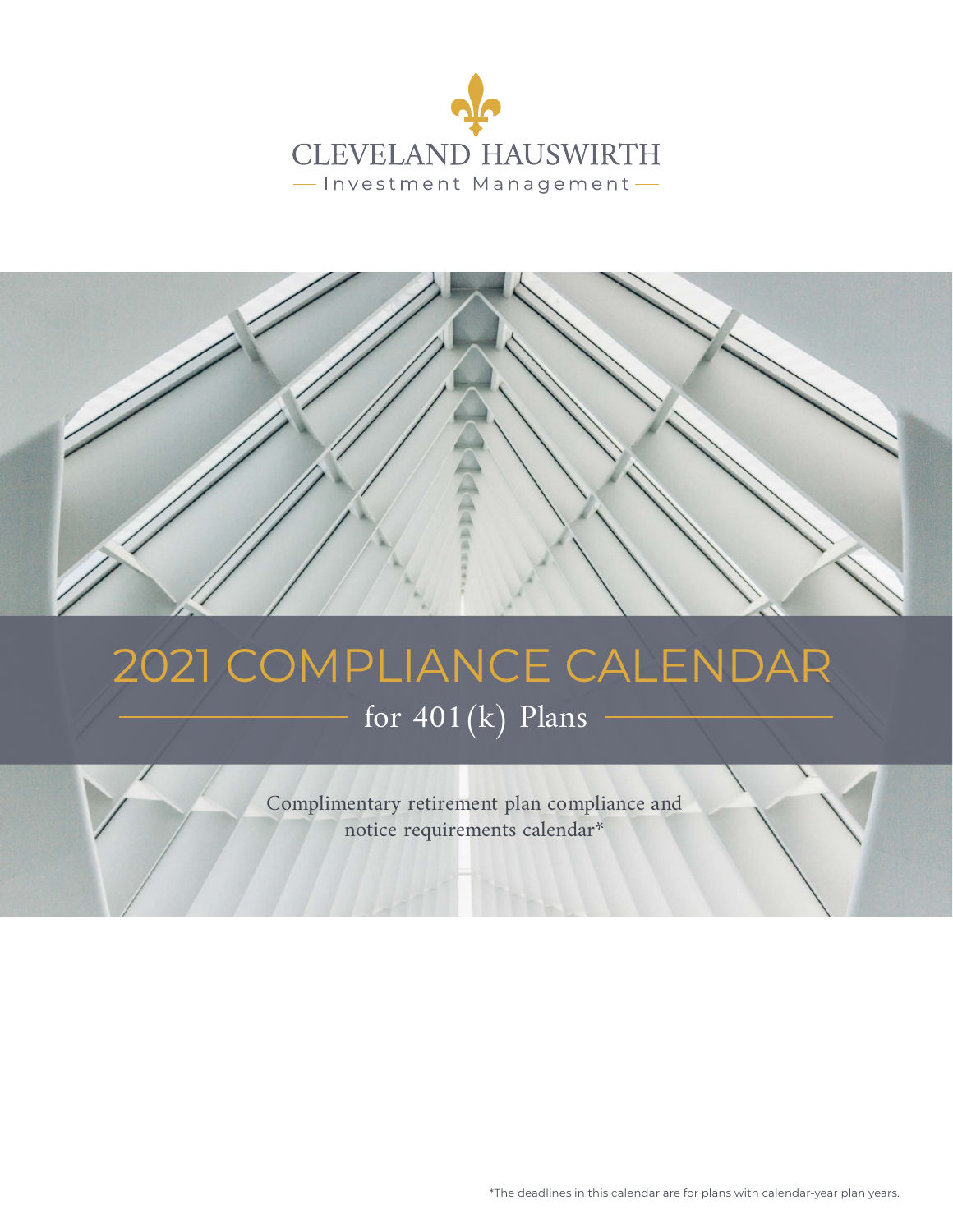# **January**

15 **Provide/Confirm prior year census data**

**Deadline: Sending Form 1099-R to participants** who received distributions during previous year\* 31

# **February**

15

28

**Review/Approve compliance testing results**

**Deadline: Filing Form 1099-R with IRS** to report distributions made in previous year Deadline for electronic filing is March 31\*

# **March**



31

**Deadline: ADP/ACP test corrective distributions** to avoid excise taxes, unless EACA for full year 2020

**Note:** A special deadline may apply to plans that satisfy the requirements of an eligible automatic contribution arrangement (EACA). See "June"

**Deadline: Filing partnership tax returns** and contribution deadline for deductibility (without extension) for companies operating on calendar-year fiscal year

**Deadline: Requesting automatic extension** to September 15 for partnership tax returns

**Deadline: Electronic filing of Form 1099-R** to report distributions made in previous year

# **April**

1

**Required:** Beginning date for participants attaining age 72 or retiring after age 72 in prior year Deadline: Taking first required minimum distribution (RMD) under Internal Revenue Code (IRC) Section  $401(a)(9)$ \*\*



**Deadline: Processing corrective distributions** for IRC Section 402(g) excesses

**Deadline: Filing individual tax returns** 

**Deadline: Contribution deadline for deductibility** for self-employed individuals (without extension)

**Deadline: Requesting automatic extension** to October 15 for individual and corporate tax returns

# **May**

#### **June**

30

#### **Deadline: processing corrective distributions** for failed ADP/ACP test from plan with EACA without 10% excise tax (if applicable)

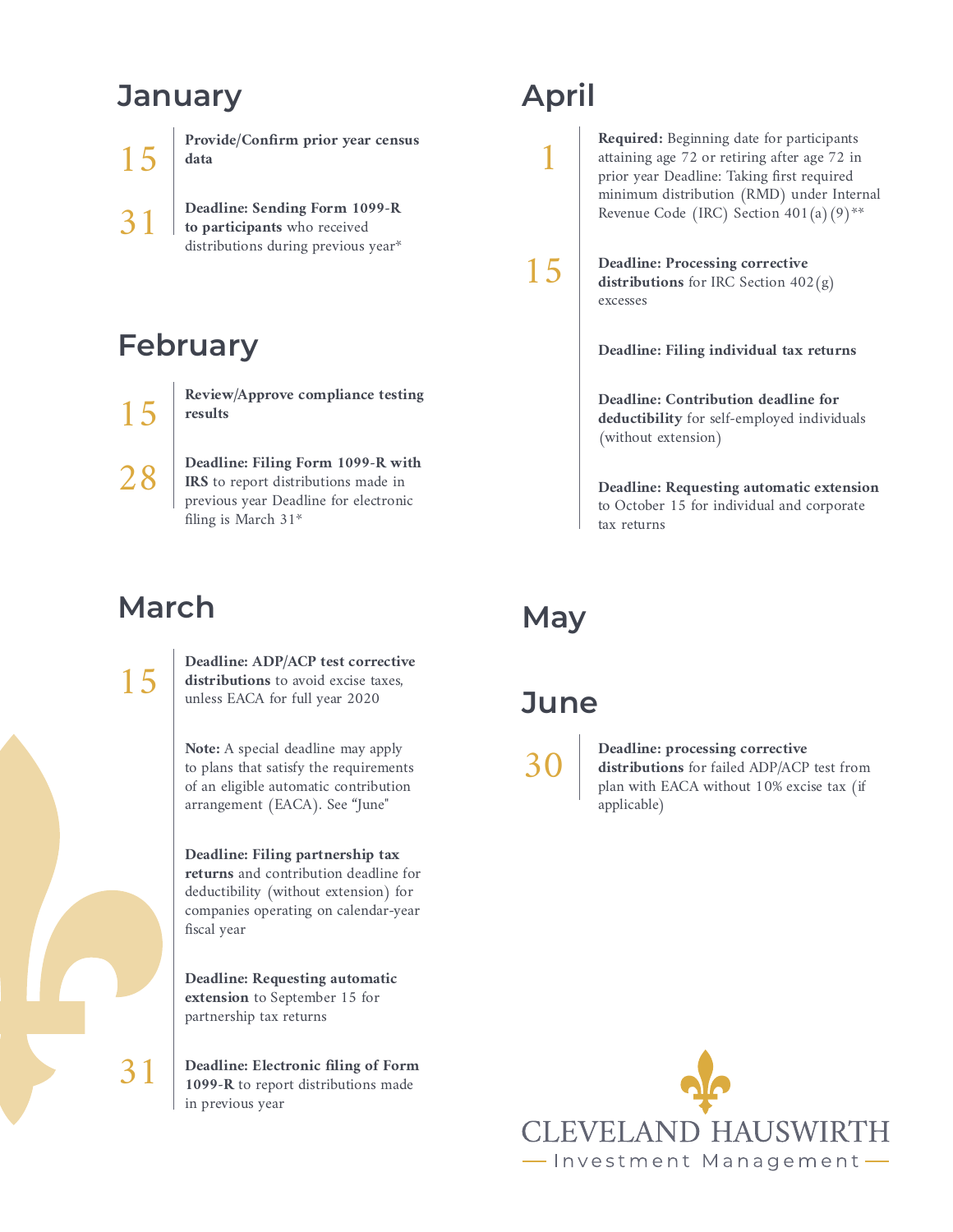# **July**

29

31

**Deadline: Sending Summary of Material Modification (SMM)** (210 days after end of plan year in which the amendment was adopted)

**Deadline: Filing Form 5500** (without extension)

> **Deadline: Filing Form 5558 to request automatic extension** of time to file Form 5500 (to October 15)

**Deadline: Filing Form 5330**—Return of Excise Taxes Related to Employee Benefit Plans—used to report and pay excise taxes on prohibited transactions and excess  $401(k)$  plan contributions that occurred in prior year

# **August**

# **September**

15

**Extended deadline: Filing tax returns for partnerships**

**Final deadline: Contribution deadline for deductibility** for calendar-year partnerships and S-corporations

30

**Deadline: Distributing Summary Annual Report (SAR) to participants**, unless deadline for Form 5500 was extended, then two months after due date for Form 5500 (December 15)

\*The deadlines in this calendar are for plans with calendar-year plan years.

\*\* The CARES Act provides a waiver of RMDs for defined contribution plans and IRAs for 2020.

# **October**

15

**Deadline: Adopting a retroactive amendment** to correct an IRC Section 410(b) coverage or IRC Section  $401(a)(4)$ nondiscrimination failure

**Extended deadline: Filing Form 5500**

**Extended deadline: Individual and/or corporate tax returns** and final contribution deadline for deductibility for these entities

#### **November**

#### **December**

1

15

31

**Deadline: Sending annual 401(k) and safe harbor match notice**

**Deadline: Sending annual QDIA**, qualified default investment alternative notice

**Deadline: Sending annual automatic contribution** arrangement notice (ACA)

*For administrative ease, a combined notice may be provided for the above notices*

**Extended deadline: Distributing SAR to participants**

**Deadline: Processing corrective distributions** for failed ADP/ACP test with 10% excise tax

**Deadline: Correcting a failed ADP/ACP test** with qualified nonelective contributions (QNECs)

**Deadline: Amendment to convert existing 401(k) plan to safe harbor** design for next plan year (provided notice requirement is met)

**Deadline: Amendment to remove safe harbor status** for next plan year

**Deadline: Amending plan for discretionary changes** implemented during plan year (certain exceptions apply)